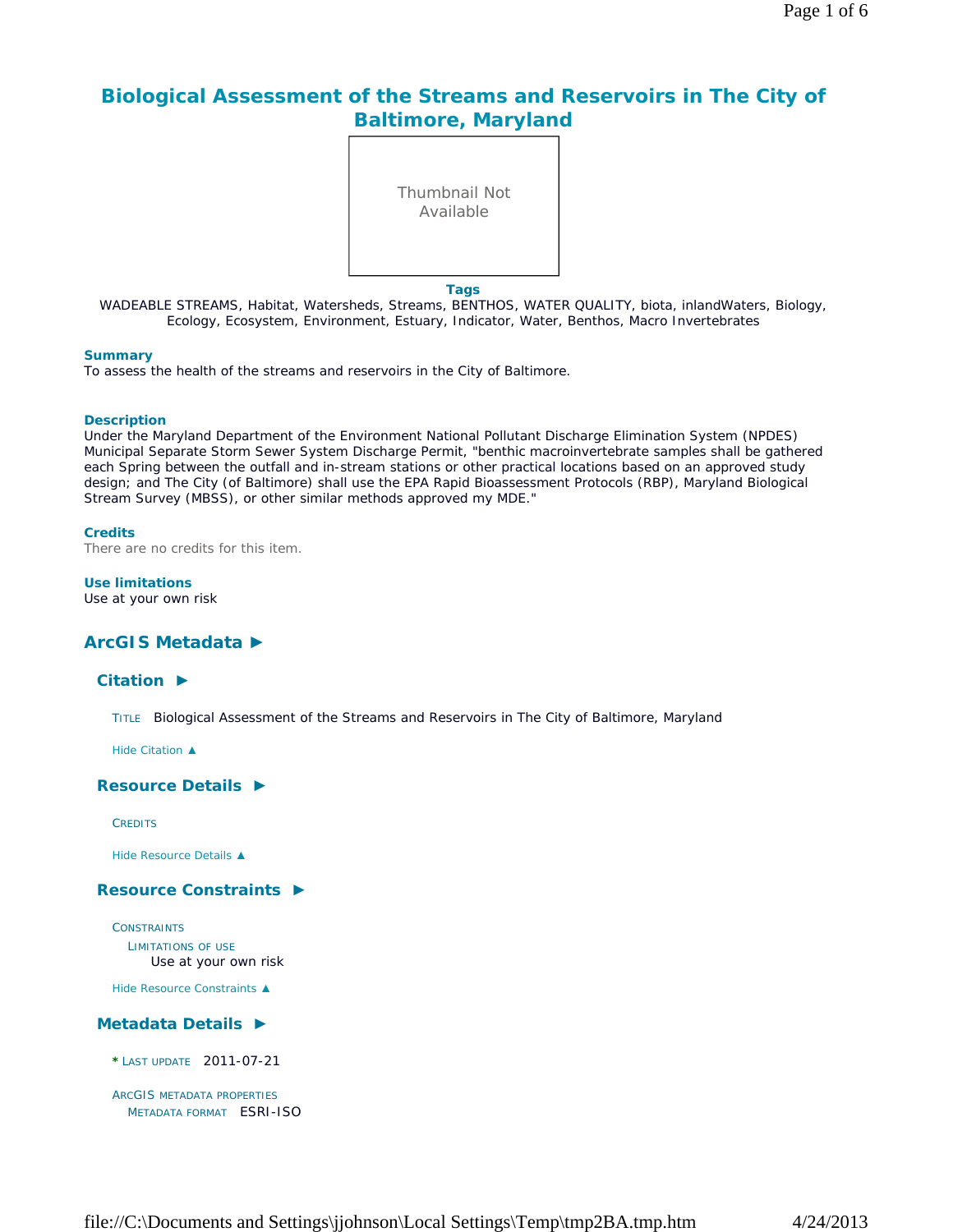CREATED IN ARCGIS 2010-03-30T13:19:05 LAST MODIFIED IN ARCGIS 2011-07-21T08:43:02

AUTOMATIC UPDATES HAVE BEEN PERFORMED NO

*Hide Metadata Details ▲*

# **FGDC Metadata (read-only) ►**

# **Identification ►**

#### CITATION

CITATION INFORMATION

ORIGINATOR Department of Public Works, Water Quality Monitoring and Inspections Section

PUBLICATION DATE 2013-04-24

TITLE

Biological Assessment of the Streams and Reservoirs in The City of Baltimore, Maryland PUBLICATION INFORMATION

PUBLICATION PLACE Annapolis, MD

PUBLISHER Chesapeake Bay Program (CBP)

ONLINE LINKAGE http://data.chesapeakebay.net/?DB=CBP\_NTBENDB

# ONLINE LINKAGE

http://www.chesapeakebay.net/data/downloads/watershed\_wide\_benthic\_invertebrate\_database ONLINE LINKAGE http://www.chesapeakebay.net

ONLINE LINKAGE

http://www.baltimorecity.gov/Government/AgenciesDepartments/PublicWorks/ProtectingOurResources.aspx

## **DESCRIPTION**

## **ABSTRACT**

Under the Maryland Department of the Environment National Pollutant Discharge Elimination System (NPDES) Municipal Separate Storm Sewer System Discharge Permit, "benthic macroinvertebrate samples shall be gathered each Spring between the outfall and in-stream stations or other practical locations based on an approved study design; and The City (of Baltimore) shall use the EPA Rapid Bioassessment Protocols (RBP), Maryland Biological Stream Survey (MBSS), or other similar methods approved my MDE."

# **PURPOSE**

To assess the health of the streams and reservoirs in the City of Baltimore.

#### TIME PERIOD OF CONTENT

TIME PERIOD INFORMATION SINGLE DATE/TIME CALENDAR DATE 20020405-Present CURRENTNESS REFERENCE Ground condition

**STATUS** 

PROGRESS In work MAINTENANCE AND UPDATE FREQUENCY Irregular

## SPATIAL DOMAIN

BOUNDING COORDINATES WEST BOUNDING COORDINATE -76.71163 EAST BOUNDING COORDINATE -76.53319 NORTH BOUNDING COORDINATE 39.37232 SOUTH BOUNDING COORDINATE 39.26334

# KEYWORDS

THEME THEME KEYWORD THESAURUS None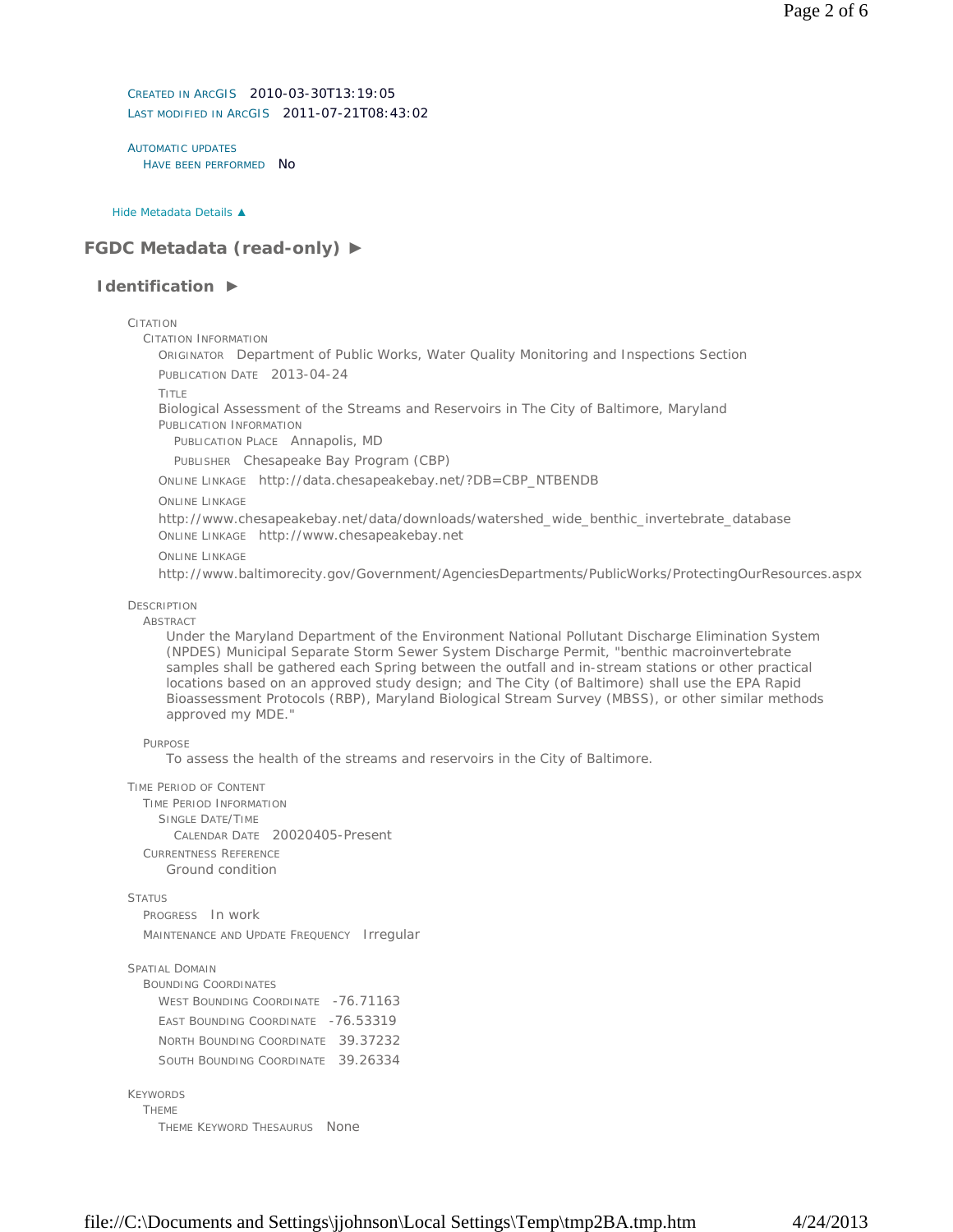```
THEME KEYWORD WADEABLE STREAMS 
    THEME KEYWORD Habitat 
    THEME KEYWORD Watersheds 
    THEME KEYWORD Streams 
    THEME KEYWORD BENTHOS 
    THEME KEYWORD WATER QUALITY
  THEME 
    THEME KEYWORD THESAURUS ISO 19115 Topic Category
    THEME KEYWORD biota 
    THEME KEYWORD inlandWaters
  THEME 
    THEME KEYWORD THESAURUS EPA GIS Keyword Thesaurus 
    THEME KEYWORD Biology 
    THEME KEYWORD Ecology 
    THEME KEYWORD Ecosystem 
    THEME KEYWORD Environment 
    THEME KEYWORD Estuary 
    THEME KEYWORD Indicator 
    THEME KEYWORD Water
  THEME 
    THEME KEYWORD THESAURUS User 
    THEME KEYWORD Benthos 
   THEME KEYWORD Macro Invertebrates
  PLACE 
    PLACE KEYWORD THESAURUS None
    PLACE KEYWORD Maryland 
    PLACE KEYWORD City of Baltimore
ACCESS CONSTRAINTS
USE CONSTRAINTS
POINT OF CONTACT 
  CONTACT INFORMATION 
   CONTACT PERSON PRIMARY 
      CONTACT PERSON Theodore Eucare, Jr. 
      CONTACT ORGANIZATION City of Baltimore, Water Quality Monitoring and Inspections Section
    CONTACT POSITION Pollution Control Analyst III 
    CONTACT ADDRESS 
      ADDRESS TYPE mailing and physical address 
      ADDRESS 3001 Druid Park Drive 
      CITY Baltimore 
      STATE OR PROVINCE Maryland 
      POSTAL CODE 21215
    CONTACT VOICE TELEPHONE 410.396.0732 
    CONTACT FACSIMILE TELEPHONE 410.523.9047 
    CONTACT ELECTRONIC MAIL ADDRESS Ted.Eucare@baltimorecity.gov 
    CONTACT INSTRUCTIONS
   None
   Use at your own risk
       Not Available
```
SECURITY INFORMATION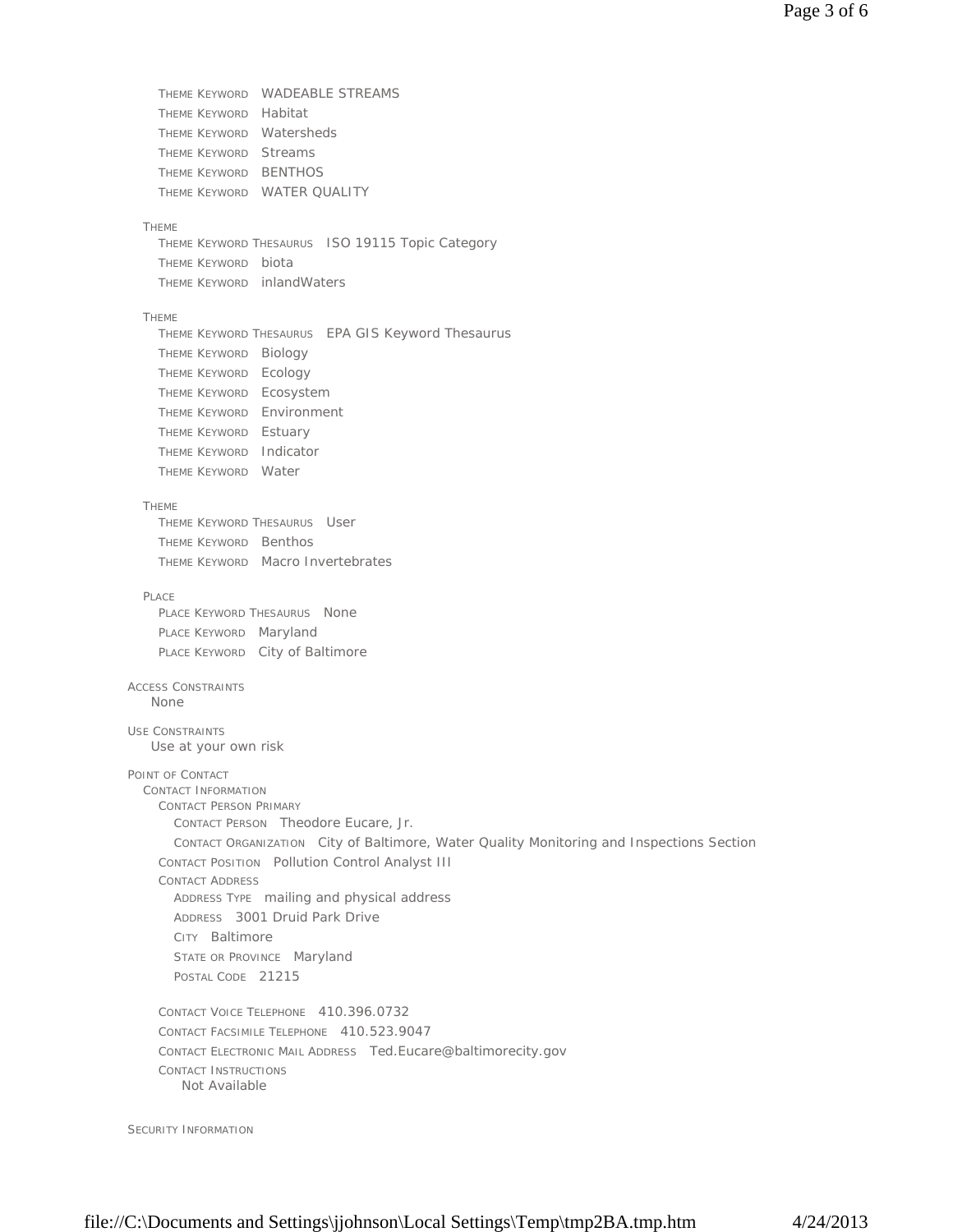SECURITY CLASSIFICATION SYSTEM FIPS Pub 199 SECURITY CLASSIFICATION No Confidentiality SECURITY HANDLING DESCRIPTION Standard Technical Controls

*Hide Identification ▲*

#### **Data Quality ►**

LOGICAL CONSISTENCY REPORT Not Applicable

COMPLETENESS REPORT Unknown

POSITIONAL ACCURACY

HORIZONTAL POSITIONAL ACCURACY HORIZONTAL POSITIONAL ACCURACY REPORT

Data were collected using methods that are accurate to within 6-25 meters (EPA National Geospatial Data Policy [NGDP] Accuracy Tier 3). For more information, please see EPA's NGDP at http://epa.gov/geospatial/policies.html

LINEAGE

PROCESS STEP

PROCESS DESCRIPTION Metadata imported.

PROCESS DATE 2010-03-30

PROCESS STEP

PROCESS DESCRIPTION Data was loaded into the CBPO Non-Tidal Benthic Data base.

PROCESS DATE 2011-12-31

*Hide Data Quality ▲*

#### **Spatial Reference ►**

HORIZONTAL COORDINATE SYSTEM DEFINITION GEOGRAPHIC LATITUDE RESOLUTION 0.000001 LONGITUDE RESOLUTION 0.000001 GEOGRAPHIC COORDINATE UNITS Decimal degrees

GEODETIC MODEL HORIZONTAL DATUM NAME North American Datum of 1983 ELLIPSOID NAME Geodetic Reference System 1980 SEMI-MAJOR AXIS 6378137.000000 DENOMINATOR OF FLATTENING RATIO 298.257222

*Hide Spatial Reference ▲*

## **Distribution Information ►**

**DISTRIBUTOR** CONTACT INFORMATION CONTACT PERSON PRIMARY CONTACT PERSON Theodore Eucare, Jr. CONTACT ORGANIZATION City Of Baltimore, Public Works, Water Quality Monitoring and Inspections Section CONTACT POSITION Pollution Control Analyst III CONTACT ADDRESS ADDRESS TYPE mailing and physical address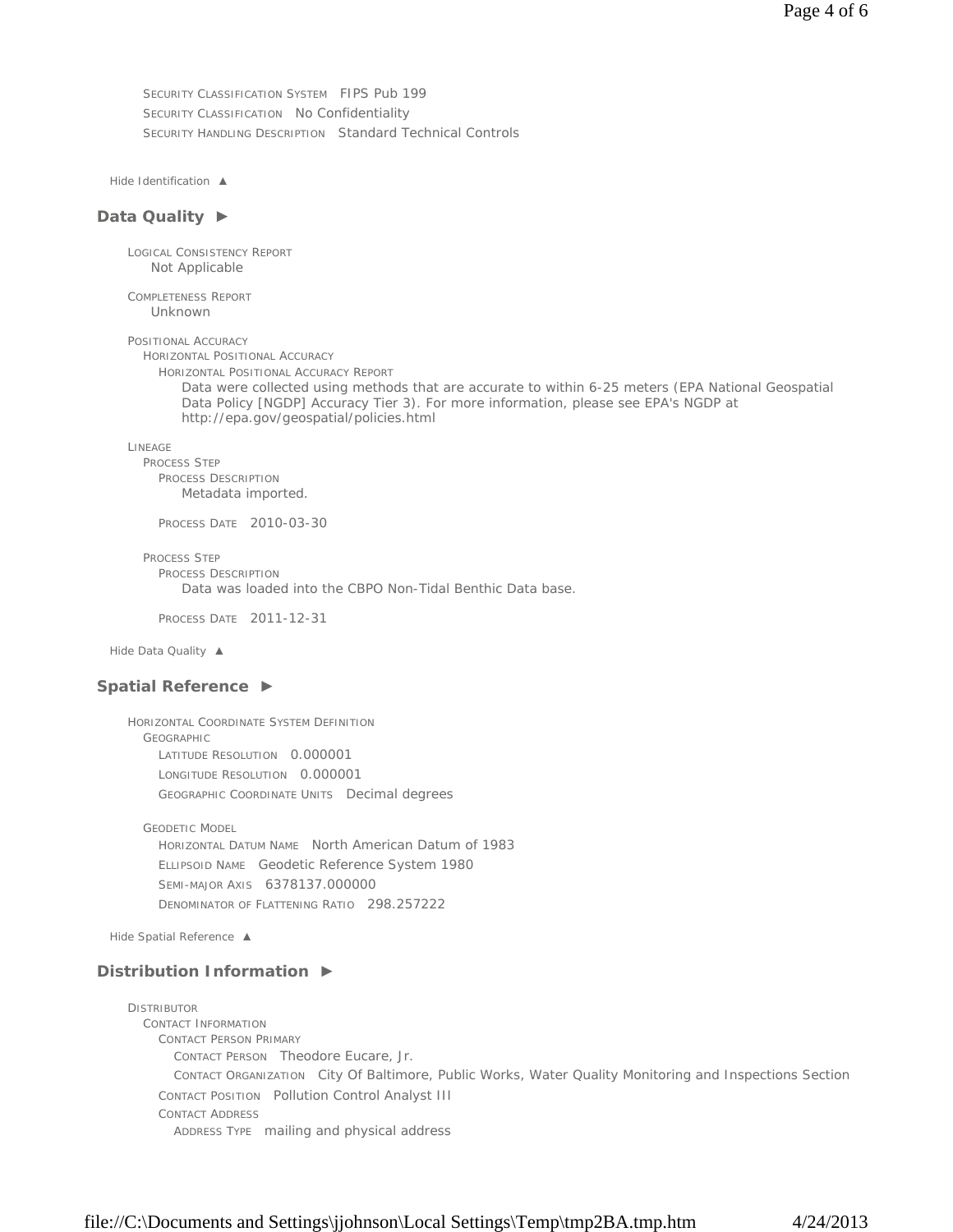ADDRESS 3001 Druid Park Drive CITY Baltimore STATE OR PROVINCE Maryland POSTAL CODE 21215

CONTACT VOICE TELEPHONE 410.396.0732 CONTACT FACSIMILE TELEPHONE 410.523.9047 CONTACT ELECTRONIC MAIL ADDRESS Ted.Eucare@baltimorecity.gov CONTACT INSTRUCTIONS unavailavle

#### RESOURCE DESCRIPTION Downloadable Data

#### DISTRIBUTION LIABILITY

I, the data requestor, agree to acknowledge the Chesapeake Bay Program and any other agencies and institutions as specified by the Chesapeake Bay Program Office as data providers. I agree to credit the data originators in any publications, reports or presentations generated from this data. I also accept that, although these data have been processed successfully on a computer system at the Chesapeake Bay Program, no warranty expressed or implied is made regarding the accuracy or utility of the data on any other system or for general or scientific purposes, nor shall the act of distribution constitute any such warranty. This disclaimer applies both to individual use of the data and aggregate use with other data. It is strongly recommended that careful attention be paid to the contents of the data documentation file associated with these data. The Chesapeake Bay Program shall not be held liable for improper or incorrect use of the data described and/or contained herein.

```
AVAILABLE TIME PERIOD
```
TIME PERIOD INFORMATION RANGE OF DATES/TIMES BEGINNING DATE 2004-04-05 ENDING DATE 2011-06-01

*Hide Distribution Information ▲*

#### **Metadata Reference ►**

METADATA DATE 2013-04-24 METADATA FUTURE REVIEW DATE 2017-04-24 METADATA CONTACT CONTACT INFORMATION CONTACT ORGANIZATION PRIMARY CONTACT ORGANIZATION U.S. Environmental Protection Agency, Chesapeake Bay Program CONTACT PERSON Peter Tango CONTACT POSITION Monitoring Coordinator CONTACT ADDRESS ADDRESS TYPE mailing and physical address ADDRESS 410 Severn Ave, Suite 109 CITY Annapolis STATE OR PROVINCE MD POSTAL CODE 21403 CONTACT VOICE TELEPHONE 410-267-9875 CONTACT FACSIMILE TELEPHONE 410-267-5777

CONTACT ELECTRONIC MAIL ADDRESS Ptango@chesapeakebay.net CONTACT INSTRUCTIONS http://www.chesapeakebay.net

METADATA STANDARD NAME NBII Content Standard for National Biological Information Infrastructure Metadata METADATA STANDARD VERSION FGDC-STD-001-1998